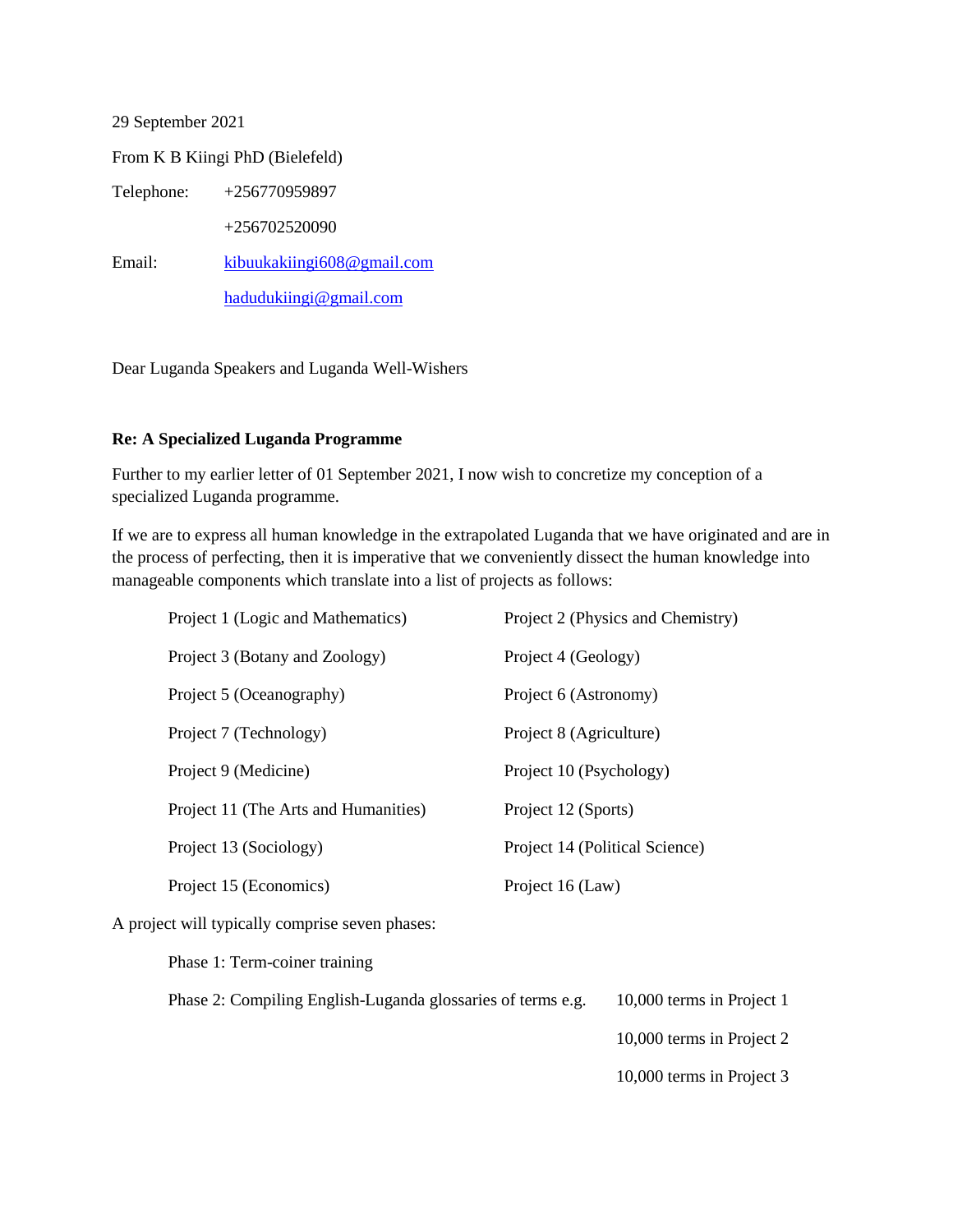Phase 3: Translating selected specialized texts

Phase 4: Writing a specialized English-Luganda dictionary (with a Luganda entry index)

Phase 5: Writing textbooks (for primary, secondary, and tertiary levels of education)

Phase 6: Teaching the relevant field of knowledge in Luganda (at primary, secondary, and tertiary levels of education)

Phase 7: Writing a Luganda-language encyclopaedia (involving all Projects)

To begin with, it is intended to run Projects 1-3 in parallel and through Phases 1 and 2. There are three reasons for this. First, logic, mathematics, physics, chemistry, botany, and zoology form the basis of all the other scientific fields. Second, there is a clear conceptual hierarchy from Project 1 to Project 3. Third, Phase 1 is the same in all the Projects.

Below are the prospective team members for Projects 1-3:

Project 1 (Logic and Mathematics)

- 1. Joseph Ssebuliba, PhD
- 2. Henry Kasumba, PhD
- 3. Alex Bamunoba, PhD
- 4. Bernard Ssajjabbi Muwonge, PhD
- 5. Hassan Wasswa Kayondo, PhD

Project 2 (Physics and Chemistry)

- 1. Taddeo Ssenyonga, PhD
- 2. Dennis Muyimbwa, PhD
- 3. Nicolausi Ssebiyonga, PhD
- 4. Professor Muhammad Ntale, PhD
- 5. Job Kasule, PhD

## Project 3 (Botany and Zoology)

- 1. Godfrey Kawooya Kubiriza, PhD
- 2. Alice Nabatanzi, PhD
- 3. Jamil Ssenku, PhD
- 4. Assoc Prof James Kalema, PhD
- 5. Mary Namaganda, PhD

Turning to the budget for Projects 1-3 (Phases 1 and 2), I propose it in condensed form as follows:

| 1. Equipment (desktop computer, laptop, printer, scanner, photocopier) UGX 21.00m |                  |
|-----------------------------------------------------------------------------------|------------------|
| 2. Stationery                                                                     | UGX 0.35m        |
| 3. Travel                                                                         | <b>UGX 8.00m</b> |
| 4. Catering                                                                       | $UGX$ 3.20m      |
| 5. Dissemination of project outputs                                               | UGX 1.65m        |